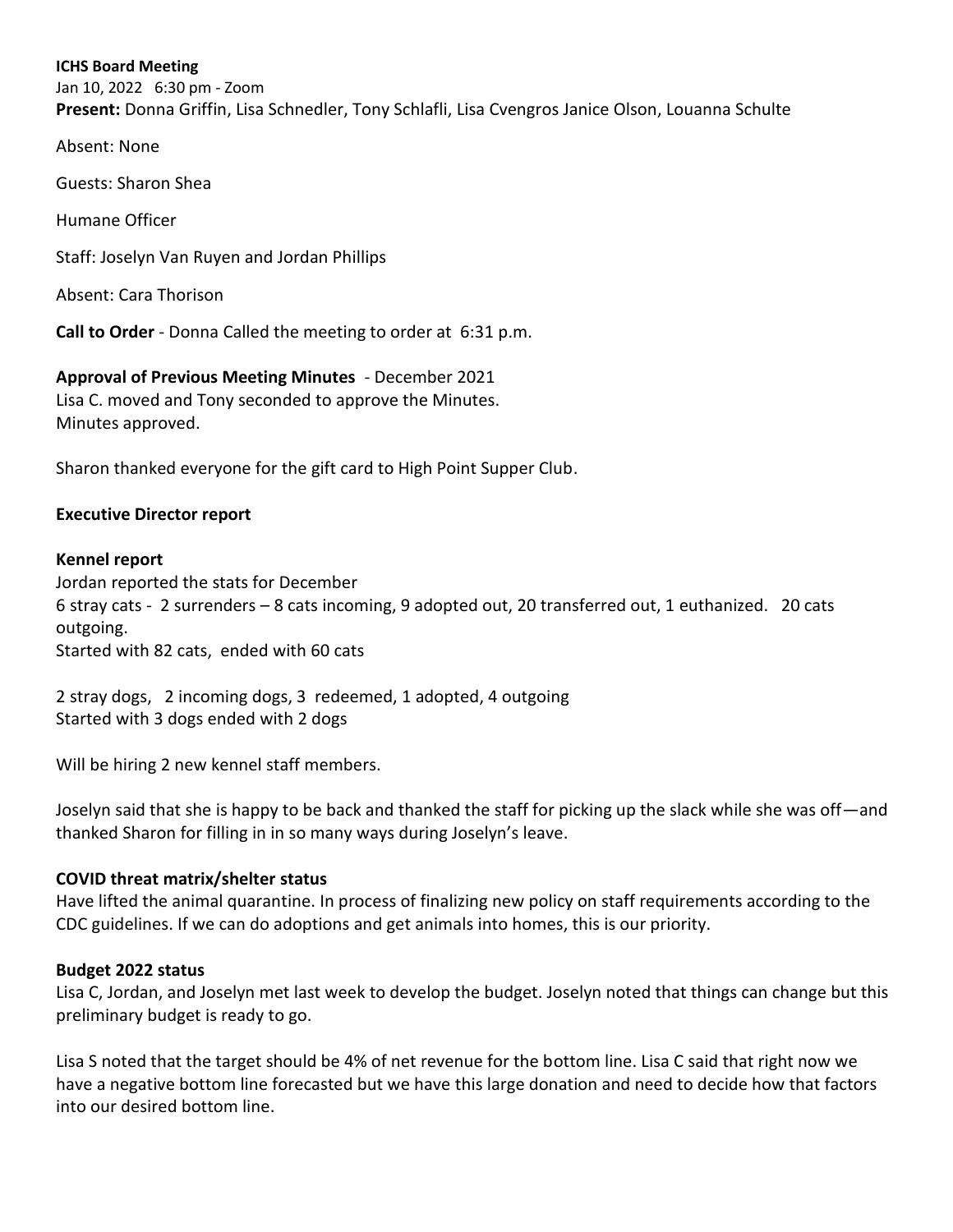#### **Municipal contracts update**

Joselyn reported that we do have the contracts out. The majority have been returned— those that normally contract with us.

## **Shelter Expo registration**

Joselyn said she is interested in attending. Donna asked Joselyn to explore financial aid through the organization and to determine what the cost of air and hotel would be. Lisa C. noted that the training dollars in the budget should reflect this.

## **Other**

KC the cat was getting ready for surgery. He had imaging but no mass was seen – they saw that his nasal bone is deteriorating, thus the source of the bloody mucus. They are trying to find out what caused this deterioration. Talking with Internal Med. Need to do blood work again and other procedures. Total expense is approximately \$3,000 plus blood work. Other procedure is \$500. Expense would be \$2,700 - \$3,500 – Dermatology would be extra for his ears as he likely has inner ear infections in both ears. He did bite one of the vet techs at the vet school.

Lisa S suggested that we post the case on Facebook and request donations.

Tony suggested that we link it to the Betty White recognition effort going on within shelters in honor of Betty's White's birthday.

Janice said that this is a great idea. She asked if KC is comfortable as before it was noted that he was in distress. Joselyn said he is eating and drinking and is active. Lisa C said she thinks we should put the story out there, noting that Cara said that we are currently getting donations into the shelter in memory of Betty White.

Joselyn noted that she has concerns about spending that amount of money on one animal and questioned his adoptability, stating the he tried to bite Jordan again today. He has an appointment booked for the 18<sup>th</sup>. Lisa C said that we have already spent over \$1,000.

Donna asked what the deadline of the Facebook appeal would be. We would need to raise the funds before his appointment on the 18<sup>th</sup>. Lisa C said that we have raised \$2,100 already. The board authorized to spend \$3,000. We do have \$18,000 in the Medical Needs fund. The consensus was to fund the appointment on the  $18<sup>th</sup>$  and hope we raise the needed funds.

#### **Treasurer report**

Lisa C noted that we had a strong December. Net income of \$142,000. Record donations for December. Income was \$390,000, up 28%. We had a large number of donations from dividends. Shelter income was down due to the number of adoptions dropping.

Expenses were up due to recent hires. Most other expenses were down due to having fewer animals in the shelter.

Lisa C. detailed other items in her report and made note of those items contributing to our positive financial position.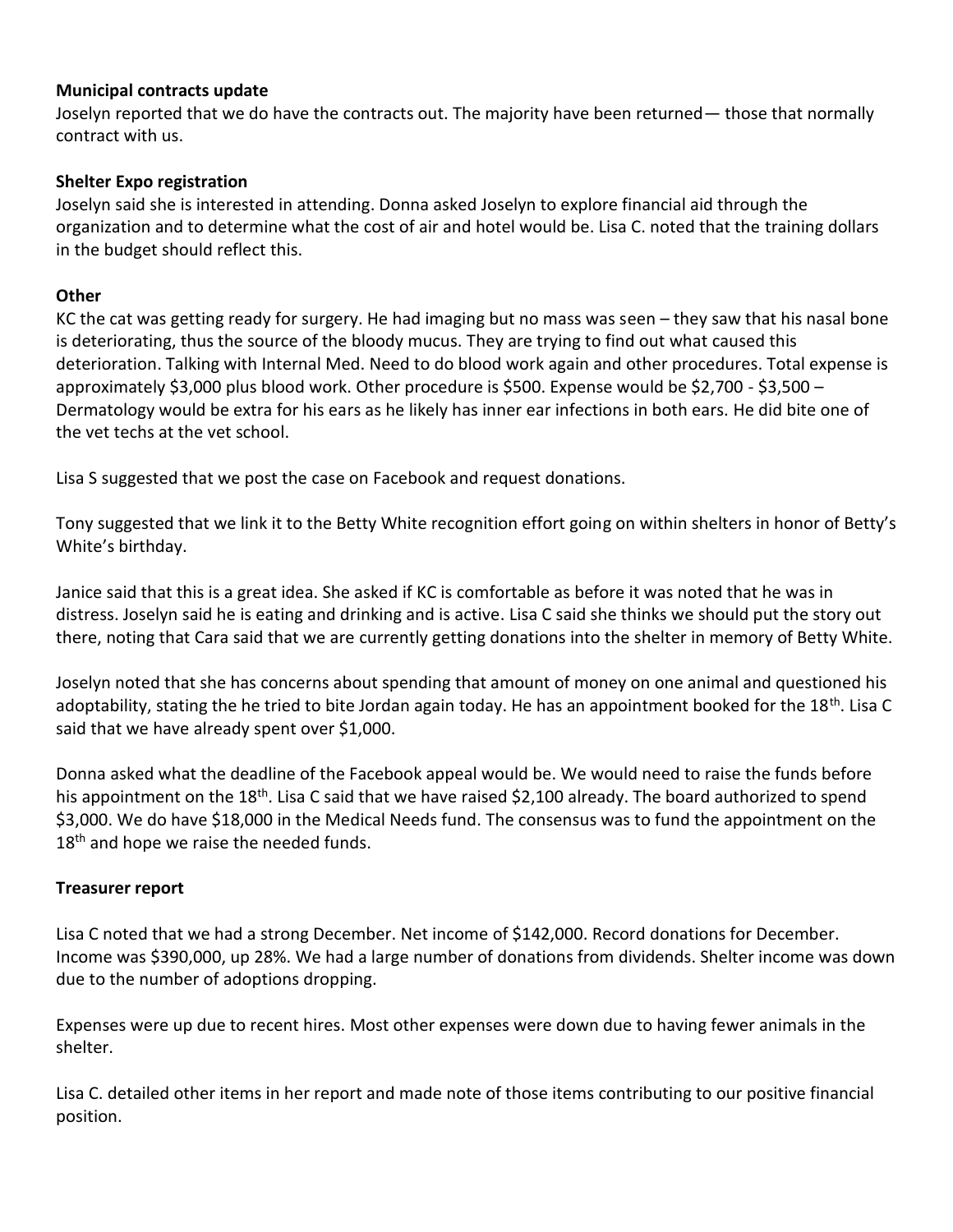Sharon Shea had the following questions about the finances: Questioned the Humane Officer Equipment in Fixed Assets. What does that represent? Lisa C said this is an asset we have had on the books for quite a while – a grant was received a long time ago for items such as catch poles, etc. These assets have been on the books for quite a while. Sharon asked about the money posted for animal enrichment. Lisa C said that items that tend to come out of this area is training for dogs, the MOD squad equipment, etc. Sharon asked why water and sewer was budgeted so high. Lisa C. said that this bill has increased because rates have increased. She also asked about the \$1,200 posted under Humane Officer. Lisa C. said this went to training for Jordan and Joselyn.

Lisa C. noted that ICHS received another donation from the estate we received the large donation from in 2020. We now received a second donation of \$324,000 – so one person has now donated over \$500,000 to us. We have \$480,000 in Farmers Bank – plus this donation, so we have more than \$800,000 in Farmers in total.

## **Investment Policy development**

Lisa C. noted the discussions she has had to date concerning the investments and noted the need for an Investment Committee and an Investment Policy.

Lisa S. described the need to have a true sense of the philosophy of the organization to know how to use the money versus invest the money. Lisa S. noted that input from the Facilities Committee is needed as well. Louanna said that she would be happy to contribute. Janice agreed to serve as well.

# **Committee Reports:**

**Fundraising**  None **Building & Grounds**

Furnace - Joselyn update – the new furnace in the dog kennel has been installed and is up and running and everything is good. Louanna asked how long ago all the furnaces were checked. Joselyn thought that at least two were inspected last year, though she doesn't know how thorough the review was.

Joselyn said that staff shovels the walks by hand because it is very difficult to use the current snow blower. UPS bent one of the poles for one of the old dog kennels.

# **Expression of gratitude to Humane Officer Sharon Shea upon her retirement**

Donna expressed the appreciation of the board for the many hours donated by Sharon as the Humane Officer.

# **Replace Paw Patrol vehicle status**

Joselyn said we do still use it as needed. Joselyn said that that particular vehicle may be going to auction. Joselyn said that she is willing to contact Dan's Auto in Mineral Point to see if they are willing to look at it to give the board a sense of what will be needed to keep the vehicle in repair.

(Sharon left the meeting).

# **Nominations/Ballot finalized - will the annual meeting be virtual/Zoom?**

Donna noted that the date for the ballots cut off is the 13<sup>th</sup>.

# **Set date for Strategic Planning session - Lisa S**

Lisa S suggested making plans at the next meeting when we will have a better sense of the impact of Omicron on in-person meetings for the weeks and months ahead.